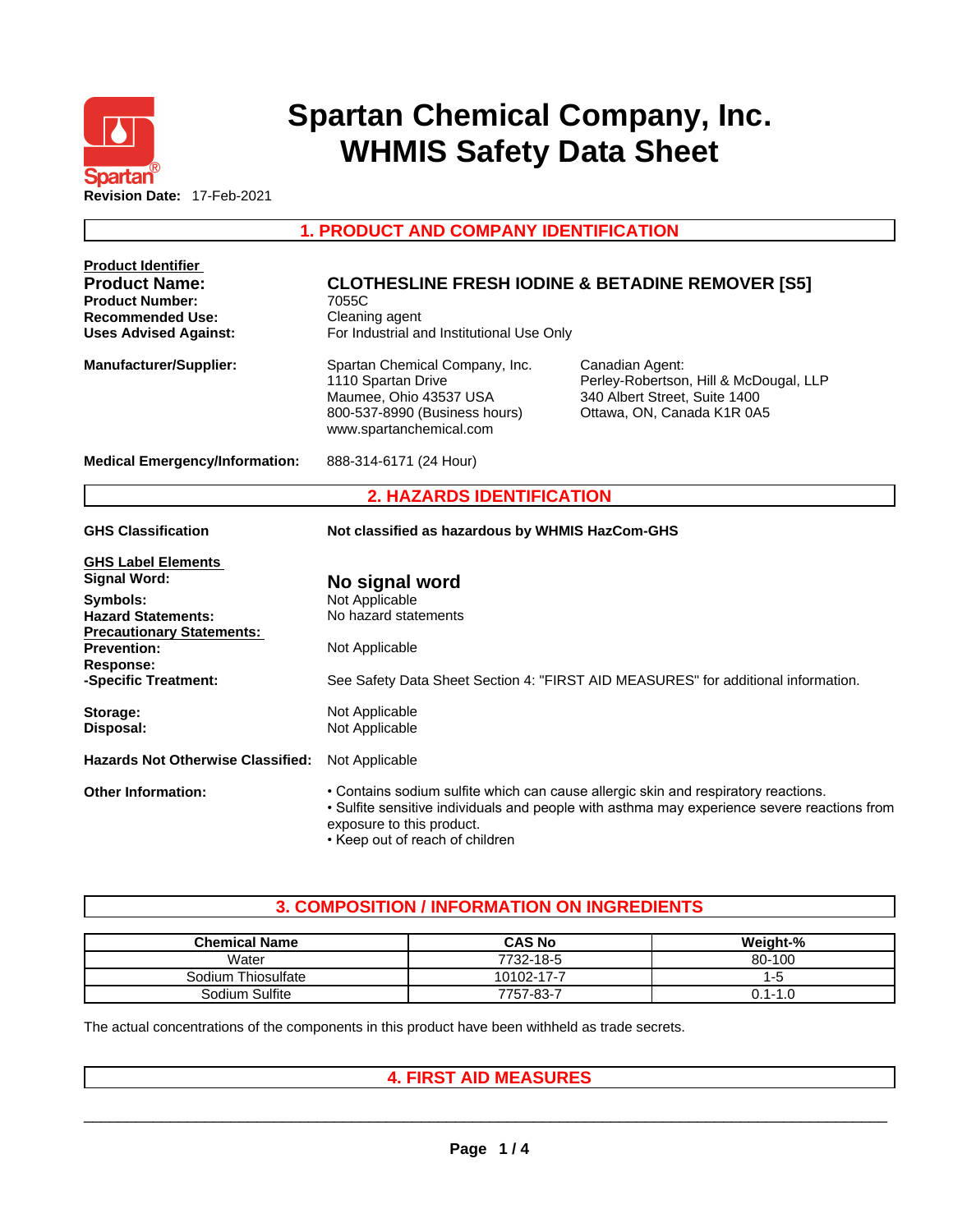| -Eye Contact:                            | Rinse cautiously with water for several minutes. Remove contact lenses, if present and                                                                                                     |
|------------------------------------------|--------------------------------------------------------------------------------------------------------------------------------------------------------------------------------------------|
| -Skin Contact:                           | easy to do. Continue rinsing. If eye irritation persists: Get medical attention.<br>Wash with soap and water. If skin irritation occurs: Get medical attention.                            |
| -Inhalation:                             | Remove victim to fresh air and keep at rest in a position comfortable for breathing. Call a                                                                                                |
|                                          | poison control center or physician if you feel unwell.                                                                                                                                     |
| -Ingestion:                              | Rinse mouth. Do NOT induce vomiting. Never give anything by mouth to an unconscious                                                                                                        |
|                                          | person. Get medical attention if you feel unwell.                                                                                                                                          |
| <b>Note to Physicians:</b>               | Treat symptomatically.                                                                                                                                                                     |
|                                          | <b>5. FIRE-FIGHTING MEASURES</b>                                                                                                                                                           |
| <b>Suitable Extinguishing Media:</b>     | Product does not support combustion, Use extinguishing agent suitable for type of                                                                                                          |
|                                          | surrounding fire                                                                                                                                                                           |
| <b>Specific Hazards Arising from the</b> | Dried product is capable of burning. Combustion products are toxic.                                                                                                                        |
| <b>Chemical:</b>                         |                                                                                                                                                                                            |
| <b>Hazardous Combustion Products:</b>    | May include Carbon monoxide Carbon dioxide Oxides of sulfur and other toxic gases or<br>vapors.                                                                                            |
|                                          |                                                                                                                                                                                            |
| <b>Protective Equipment and</b>          | Wear MSHA/NIOSH approved self-contained breathing apparatus (SCBA) and full                                                                                                                |
| <b>Precautions for Firefighters:</b>     | protective gear. Cool fire-exposed containers with water spray.                                                                                                                            |
|                                          | <b>6. ACCIDENTAL RELEASE MEASURES</b>                                                                                                                                                      |
| <b>Personal Precautions:</b>             | Avoid contact with skin, eyes or clothing. Use personal protective equipment as required.                                                                                                  |
| <b>Environmental Precautions:</b>        | Do not rinse spill onto the ground, into storm sewers or bodies of water.                                                                                                                  |
| <b>Methods for Clean-Up:</b>             | Prevent further leakage or spillage if safe to do so. Contain and collect spillage with                                                                                                    |
|                                          | non-combustible absorbent material, (e.g. sand, earth, diatomaceous earth, vermiculite)<br>and place in container for disposal according to local / national regulations (see Section 13). |
|                                          |                                                                                                                                                                                            |
|                                          | <b>7. HANDLING AND STORAGE</b>                                                                                                                                                             |
| <b>Advice on Safe Handling:</b>          | Handle in accordance with good industrial hygiene and safety practice. Wash thoroughly                                                                                                     |
|                                          | after handling.<br>Keep containers tightly closed in a dry, cool and well-ventilated place. Keep out of the reach                                                                          |
| <b>Storage Conditions:</b>               | of children. Keep from freezing.                                                                                                                                                           |
| <b>Incompatible Materials:</b>           | Strong oxidizing agents. Acids.                                                                                                                                                            |
|                                          |                                                                                                                                                                                            |
| <b>Suggested Shelf Life:</b>             | Minimum of 2 years from date of manufacture.                                                                                                                                               |
|                                          | 8. EXPOSURE CONTROLS / PERSONAL PROTECTION                                                                                                                                                 |
| <b>Occupational Exposure Limits:</b>     | None established                                                                                                                                                                           |
| <b>Engineering Controls:</b>             | Provide good general ventilation.                                                                                                                                                          |
|                                          | If work practices generate dust, fumes, gas, vapors or mists which expose workers to                                                                                                       |
|                                          | chemicals above the occupational exposure limits, local exhaust ventilation or other                                                                                                       |
|                                          | engineering controls should be considered.                                                                                                                                                 |
| <b>Personal Protective Equipment</b>     |                                                                                                                                                                                            |
| <b>Eye/Face Protection:</b>              | Not required with expected use.                                                                                                                                                            |
| <b>Skin and Body Protection:</b>         | Not required with expected use.                                                                                                                                                            |
| <b>Respiratory Protection:</b>           | Not required with expected use.                                                                                                                                                            |
|                                          | If occupational exposure limits are exceeded or respiratory irritation occurs, use of a<br>NIOSH/MSHA approved respirator suitable for the use-conditions and chemicals in Section         |
|                                          | 3 should be considered.                                                                                                                                                                    |
| <b>General Hygiene Considerations:</b>   | Wash hands and any exposed skin thoroughly after handling.                                                                                                                                 |
|                                          | See 29 CFR 1910.132-138 for further guidance.                                                                                                                                              |
|                                          |                                                                                                                                                                                            |
|                                          | 9. PHYSICAL AND CHEMICAL PROPERTIES                                                                                                                                                        |

| Appearance/Physical State: | Liauid       |  |
|----------------------------|--------------|--|
| Color:                     | <b>Clear</b> |  |
| Odor:                      | Mild         |  |
|                            |              |  |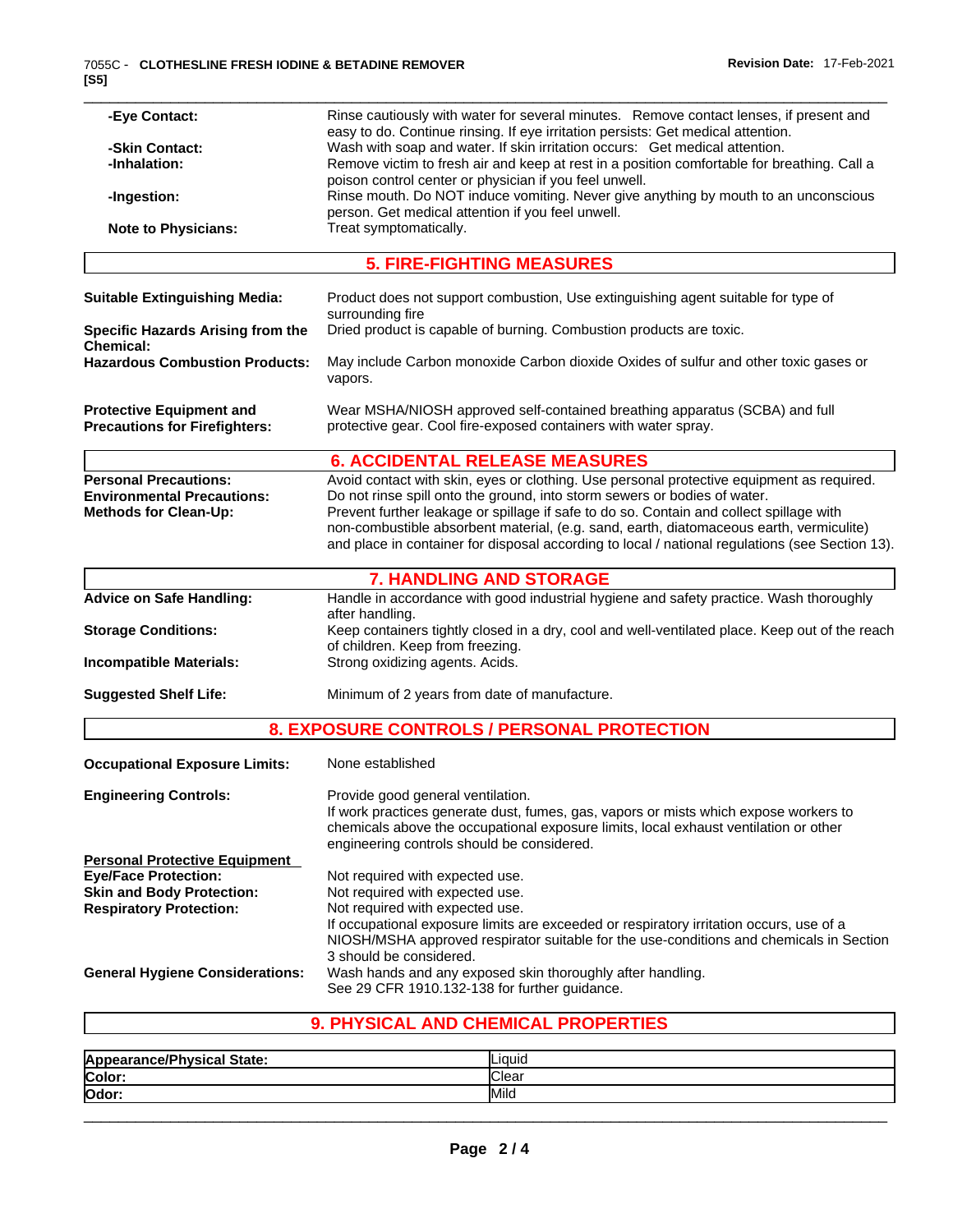| Odor Threshold:                   | No information available   |  |
|-----------------------------------|----------------------------|--|
| pH:                               | $9.0 - 10.0$               |  |
| Melting Point / Freezing Point:   | No information available   |  |
| Boiling Point / Boiling Range:    | 100 °C / 212 °F            |  |
| <b>Flash Point:</b>               | 100 °C / > 212 °F ASTM D56 |  |
| <b>Evaporation Rate:</b>          | $< 1$ (Butyl acetate = 1)  |  |
| Flammability (solid, gas)         | No information available   |  |
| <b>Upper Flammability Limit:</b>  | No information available   |  |
| Lower Flammability Limit:         | No information available   |  |
| Vapor Pressure:                   | No information available   |  |
| <b>Vapor Density:</b>             | No information available   |  |
| <b>Specific Gravity:</b>          | 1.022                      |  |
| Solubility(ies):                  | Soluble in water           |  |
| <b>Partition Coefficient:</b>     | No information available   |  |
| <b>Autoignition Temperature:</b>  | No information available   |  |
| <b>Decomposition Temperature:</b> | No information available   |  |
| Viscosity:                        | No information available   |  |

# **10. STABILITY AND REACTIVITY**

| <b>Reactivity:</b><br><b>Chemical Stability:</b><br><b>Conditions to Avoid:</b><br>Incompatible Materials:<br><b>Hazardous Decomposition</b> | This material is considered to be non-reactive under normal conditions of use.<br>Stable under normal conditions.<br><b>Possibility of Hazardous Reactions:</b> Not expected to occur with normal handling and storage.<br>Extremes of temperature and direct sunlight.<br>Strong oxidizing agents. Acids.<br>Carbon monoxide Carbon dioxide Sulfur oxides. Thermal decomposition can lead to release |
|----------------------------------------------------------------------------------------------------------------------------------------------|-------------------------------------------------------------------------------------------------------------------------------------------------------------------------------------------------------------------------------------------------------------------------------------------------------------------------------------------------------------------------------------------------------|
| <b>Products:</b>                                                                                                                             | of irritating and toxic gases and vapors                                                                                                                                                                                                                                                                                                                                                              |
|                                                                                                                                              |                                                                                                                                                                                                                                                                                                                                                                                                       |

# **11. TOXICOLOGICAL INFORMATION**

| Eyes, Skin, Ingestion, Inhalation.                     |
|--------------------------------------------------------|
|                                                        |
| Pain and redness.                                      |
| Drying of the skin.                                    |
| Nasal discomfort and coughing.                         |
| Pain, nausea, vomiting and diarrhea.                   |
| Immediate, Delayed, Chronic Effects                    |
| Data not available or insufficient for classification. |
|                                                        |

### **Numerical Measures of Toxicity**

The following acute toxicity estimates (ATE) are calculated based on the GHS document. Data not available or insufficient for classification.

#### **Component Acute Toxicity Information**

| <b>Chemical Name</b>        | Oral LD50            | Dermal LD50   | <b>Inhalation LC50</b>            |
|-----------------------------|----------------------|---------------|-----------------------------------|
| Water<br>7732-18-5          | $> 90$ mL/kg (Rat)   | Not Available | Not Available                     |
| Sodium Sulfite<br>7757-83-7 | $=$ 5680 mg/kg (Rat) | Not Available | $> 22 \text{ mg/L}$ (<br>(Rat)1 h |

**Carcinogenicity:** No components present at 0.1% or greater arelisted as to being carcinogens by ACGIH, IARC, NTP or OSHA.

## **12. ECOLOGICAL INFORMATION**

## **Ecotoxicity**

| <b>Persistence and Degradability:</b> | No information available. |
|---------------------------------------|---------------------------|
| <b>Bioaccumulation:</b>               | No information available. |
| <b>Other Adverse Effects:</b>         | No information available  |

 $\_$  ,  $\_$  ,  $\_$  ,  $\_$  ,  $\_$  ,  $\_$  ,  $\_$  ,  $\_$  ,  $\_$  ,  $\_$  ,  $\_$  ,  $\_$  ,  $\_$  ,  $\_$  ,  $\_$  ,  $\_$  ,  $\_$  ,  $\_$  ,  $\_$  ,  $\_$  ,  $\_$  ,  $\_$  ,  $\_$  ,  $\_$  ,  $\_$  ,  $\_$  ,  $\_$  ,  $\_$  ,  $\_$  ,  $\_$  ,  $\_$  ,  $\_$  ,  $\_$  ,  $\_$  ,  $\_$  ,  $\_$  ,  $\_$  ,